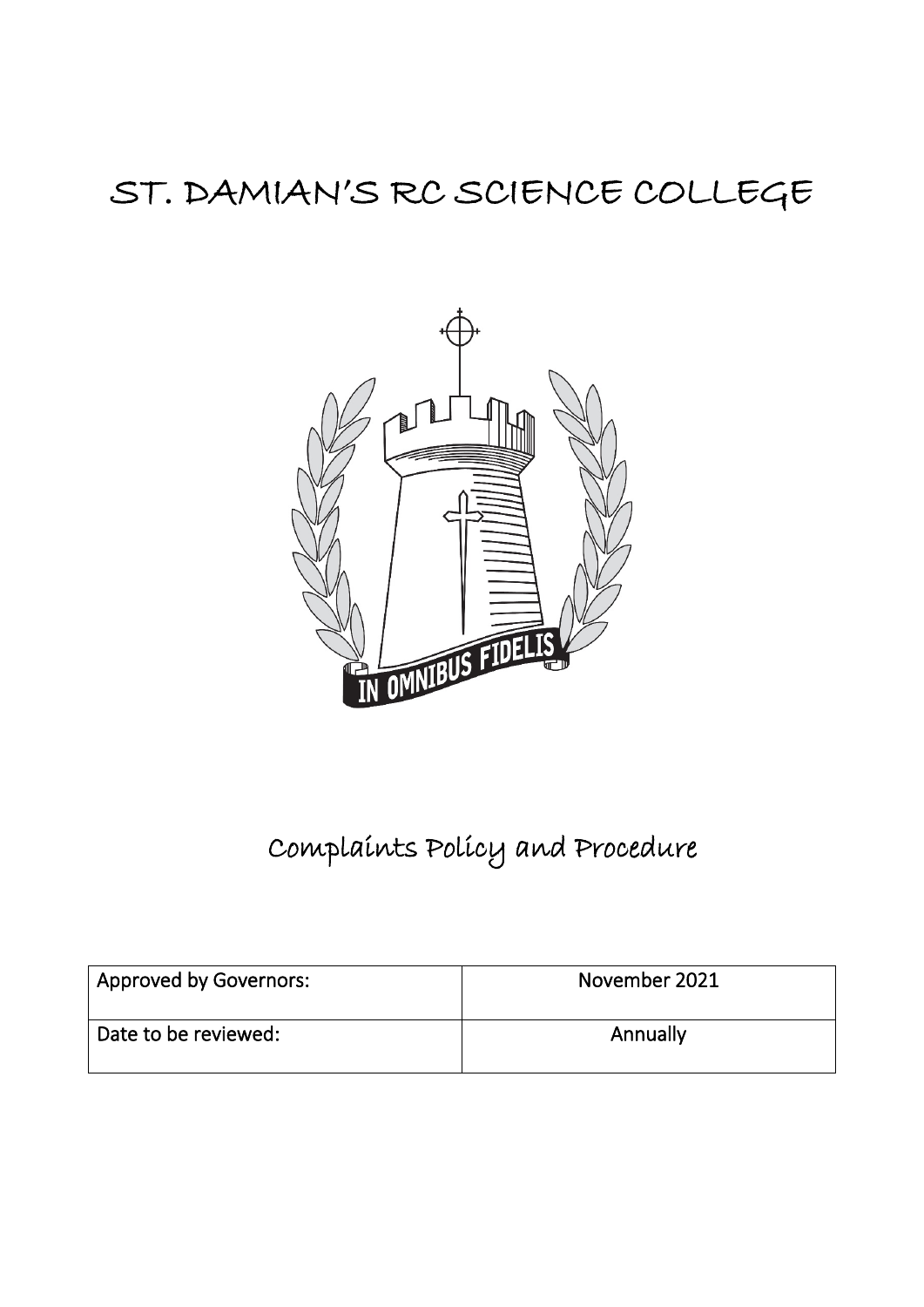# St Damian's RC Science College Complaints Procedure

#### Approved by the Governing Board November 2021

Review Date November 2022

## Introduction

St Damian's RC Science College endeavours to provide the best education possible for all of its pupils in an open and transparent environment. We welcome any feedback that we receive from parents, pupils and third parties, and we accept that not all of this will be positive. Where concerns are raised the school intends for these to be dealt with:

- $Fair|v$
- **Denly**
- **Promptly**
- **Without Prejudice**

In order to do so, the governing board of St Damian's RC Science College has approved the following procedure which explains what you should do if you have any concerns about the school. All members of staff will be familiar with the procedure and will be able to assist you.

# Which procedure do I need?

Sometimes, when concerns are more specific, there are alternative and more appropriate policies for dealing with them. The following list details specific topics of complaints, and the correct policy to refer to. You can access these policies on the school website or ask for a copy from the main school reception.

- Pupil admissions; please see the school's admissions policy or contact Tameside Admissions*, PO Box 304, Ashton-under-Lyne, Tameside. OL6 0GA [0161 342 8355]*
- Pupil exclusions; please see the school's *behaviour policy*  <http://www.stdamians.co.uk/index.php/information/college-policies>
- **Staff grievance, capability or disciplinary procedures.**
- Where the complaint concerns a third party used by the school; please complain directly to the third party themselves.
- Anonymous complaints please refer to the whistleblowing policy.
- Subject Access Requests and Freedom of Information Requests please see the school's Data Protection and Freedom of Information policy

## Raising concerns

The majority of concerns can be dealt with without resorting to the procedure. Where you have a concern about any aspect of the school or your child's education or wellbeing, raise this with *your child's form tutor/ /relevant subject teacher* via the phone, email [admin@stdamians.co.uk] or in person. Ideally, they will be able to address your concerns on the spot, or can arrange a meeting with you to discuss the issue.

All concerns will be dealt with confidentially, although the staff member may need to take notes if they feel that the matter may need to be taken further or it may arise again in the future. Any such notes will be kept in accordance with the principles of the Data Protection Act 1998. However, such notes would be able to be used to as evidence if further investigation was required, or if the concern became a formal complaint.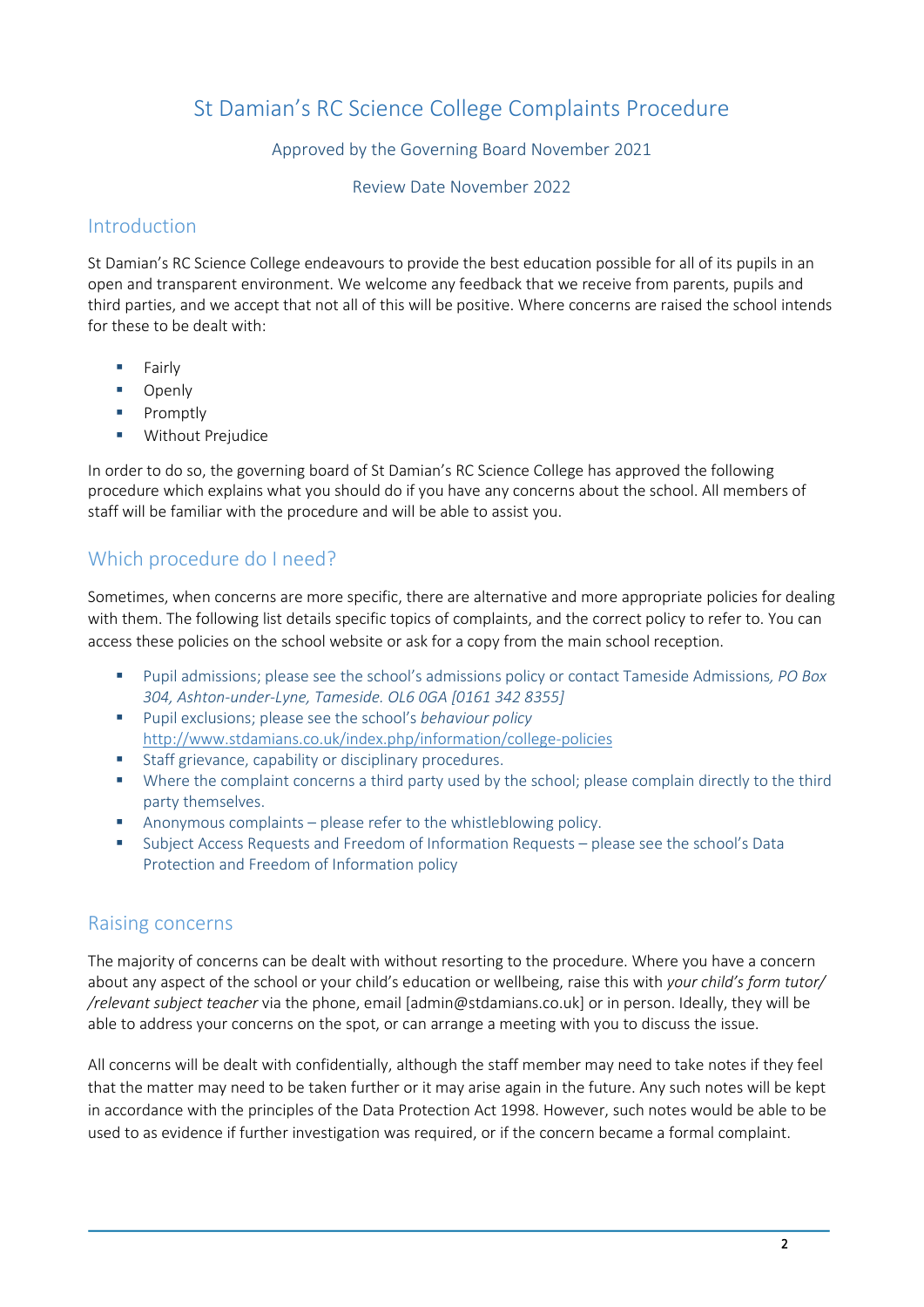## Safeguarding

Wherever a complaint indicates that a child's wellbeing or safety is at risk, the school is under a duty to report this immediately to the local authority. Any action taken will be in accordance with the school's safeguarding polic[y http://www.stdamians.co.uk/index.php/information/college-policies](http://www.stdamians.co.uk/index.php/information/college-policies)

## Social Media

In order for complaints to be resolved as quickly and fairly as possible, St Damian's RC Science College requests the complainants do not discuss complaints publically via social media such as Facebook and twitter. Complaints will be dealt with confidentially for those involved, and we expect complainants to observe confidentiality also.

## Complaints that result in staff capability or disciplinary

If at any formal stage of the complaint it is determined that staff disciplinary or capability proceedings are necessary in order to resolve the issue, the details of this action will remain confidential to the headteacher and/or the individual's line manager. The complainant is not entitled to participate in the proceedings or receive any detail about them.

## Procedure

If you need to raise an issue in the first instance, please do so with the relevant member of staff who will be happy to talk to you and seek to establish a solution. If you are not satisfied and with this response and believe the issue has not been resolved, please use the following procedure as detailed below.

## Timeline

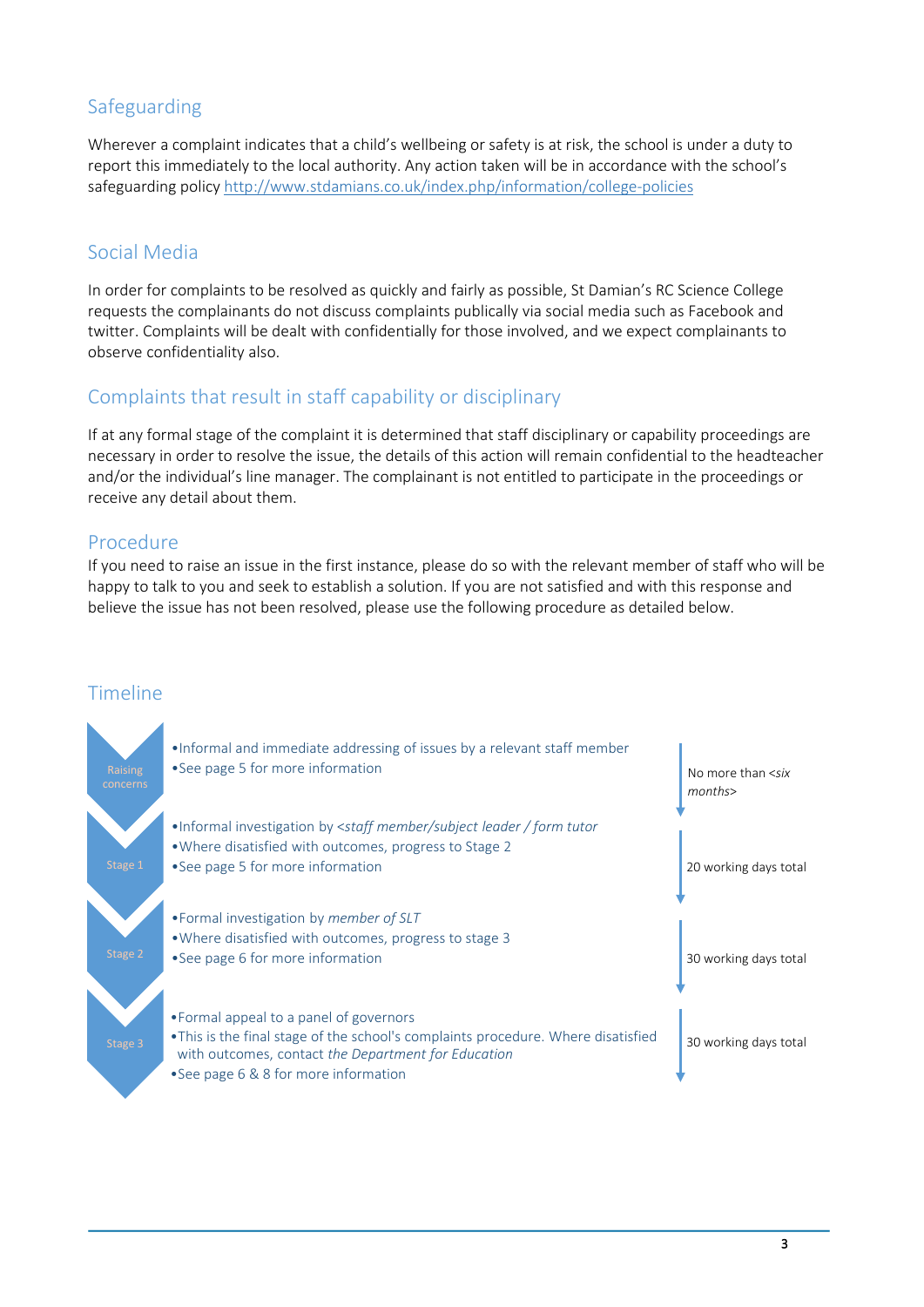# Timeframes

St Damian's RC Science College will endeavour to abide by timeframes stated under each stage but acknowledges that in some circumstances, this is not always possible due to the complexity of information needed to review a complaint or difficulties regarding individual's availability to deal with the complaint, for example. If it becomes apparent that it is not possible to complete any stage of the complaints procedure within a given timeframe, the individual responsible for handling the complaint will contact the complainant as soon as possible and come to an agreed timeframe that works for all parties involved.

St Damian's RC Science College reserves the right not to investigate complaints that have been made *three months* after the subject of the complaint took place, except in exceptional circumstances. What is meant by exceptional circumstances is where new evidence has come to light, where the complaint is of an especially serious matter or where there is reasonable justification for why the complainant has been unable to raise the complaint before this time. The HT will review the situation and decide whether or not to enact the complaints procedure, informing the chair of governors of the decision.

# Who should I approach?

Educational matters: Subject Teacher Pastoral care: Form Tutor Disciplinary matters: Line Manager Financial/Administration matters: Business Manager Complaint about a staff member's conduct: direct approach to the staff member themselves. Where this does not resolve the situation, their line manager should be approached.

## Complaints about the headteacher or the governors

Where a complaint regards the headteacher, the complainant should first directly approach the headteacher in an attempt to resolve the issue informally. If the complainant is not satisfied with this outcome they should notify the clerk to the governors (see contact details at the end of the document). The Stage 2 process will then commence, but with the chair of governors as the individual responsible for the investigation rather than the *member of the SLT*.

Where a complaint regards a governor, the same process applies as for the headteacher. Where a complaint concerns the Chair of Governors, the individual should contact the clerk to the governors. Informal resolution will be sought, but where this fails, the complaints procedure at Stage 3 will take immediate effect. The *vice chair or an independent investigator* will mediate any proceedings.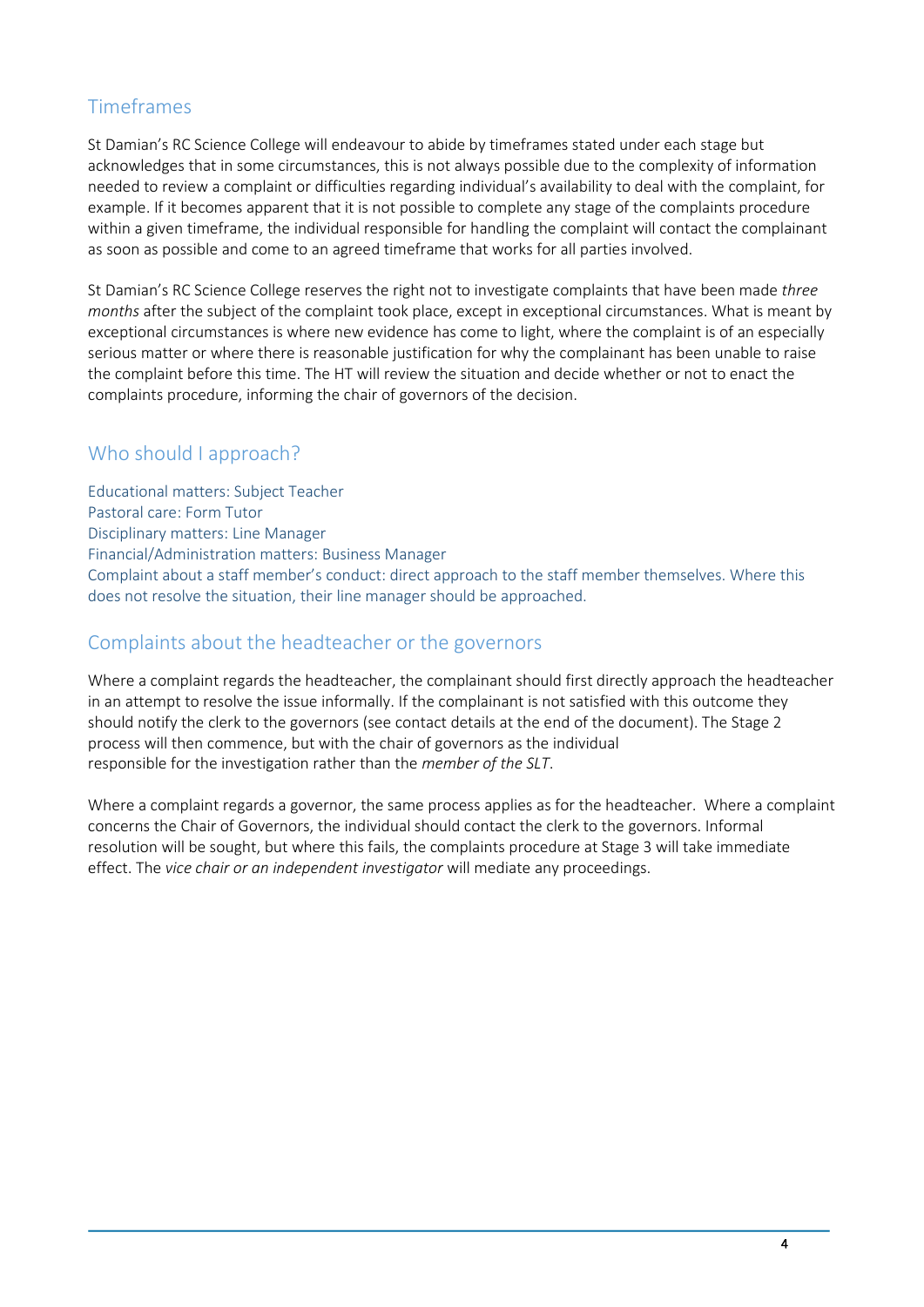# Stages of the Complaint

# Stage 1 – Informal investigation by a *staff member/subject leader/head of year*

Where as a result of raising a concern the complainant still feels that the issue has not been addressed, or where the outcome has been that the complaint needs further investigation than can be resolved briefly, they may progress by making an informal complaint. In doing so, the following steps will be followed:

- 1. Complainant contacts school
- 2. The complainant must explain in writing
	- An overview of the complaint so far
	- who has been involved
	- why the complaint remains unresolved
	- **E** action they would like to be taken to put things right.
- 3. The *staff member/subject leader/head of year* will respond within 5 working days (excluding those which fall in the school holidays) of having received the written complaint. They will explain what action they intend to take.
- 4. Where the complaint is about a member of staff or a school governor, the headteacher will arrange an informal mediation meeting between the two parties to see if a resolution can be come to.
- 5. The staff member will provide a written confirmation of the outcome of their investigation within 15 working days (excluding those which fall in the school holidays) of having sent confirmation of the intended action. Where the complainant is not satisfied with the outcome, they are able to progress to stage 2 of the complaints process, and launch a formal written complaint.
- 6. The staff member will make a record of the concern and the outcomes of the discussion which will be held centrally for twelve months, in line with the principles of the Data Protection Act 1998

## Stage 2 – formal investigation by *member of senior leadership team (SLT)*

- 1. The complainant may submit a formal complaints form to the *member of the SLT*. See the end of the procedure for the *SLT member's* contact details and for a copy of this form.
- 2. The *SLT member* will respond in writing within 10 working days (excluding those that fall in the school holidays) of the date of receipt of the complaint to acknowledge receipt of the complaint and explain what action will be taken, giving clear timeframes.
- 3. A log of all correspondence in relation to the complaint will be kept in accordance with the Data Protection Principles.
- 4. The *SLT member* will consider all relevant evidence; this may include but is not limited to:
	- **a** statement from the complainant,
	- where relevant a statement from an individual who is the subject of the complaint
	- any previous correspondence regarding the complaint
	- any supporting documents in either case
	- interview with anyone related to the complaint.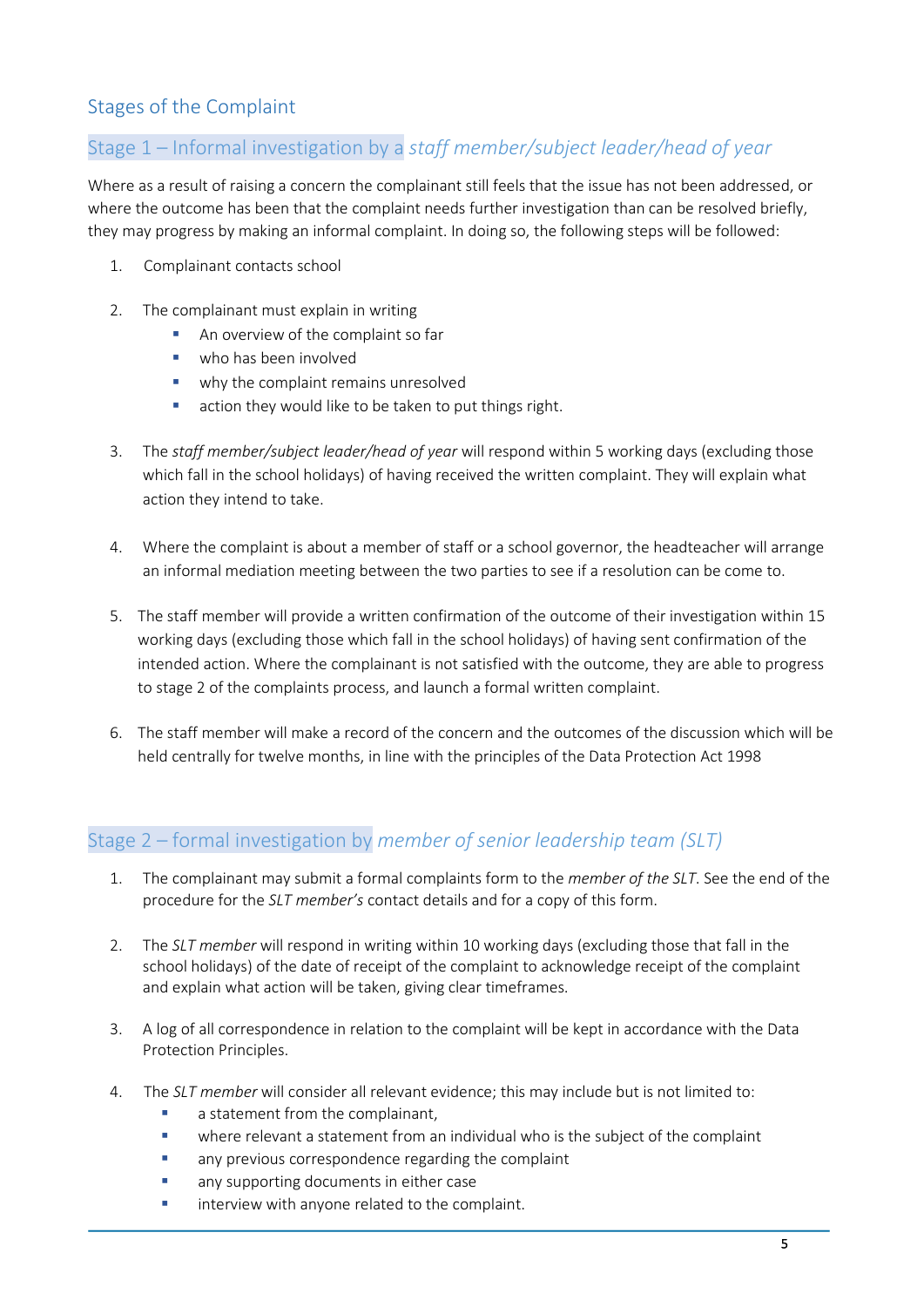- 5. The *SLT member* may decide to have a meeting with the complainant (and where relevant, the subject of the complaint) if they feel that it would be appropriate for the investigation.
- 6. After considering the available evidence, the *SLT member* can:
	- Uphold the complaint and direct that certain action be taken to resolve it
	- Reject the complaint and provide the complainant with details of the stage three appeals process
	- Uphold the complaint in part: in other words, the *SLT member* may find one aspect of the complaint to be valid, but not another aspect. They may direct for certain action to be taken to resolve the aspect that they find in favour of the complainant.
- 7. The *SLT member* must inform the complainant of their decision in writing within 20 working days (excluding those that fall in the school holidays) of having issued written acknowledgement of the receipt of the complaint. They must explain clearly why they have come to the decision that they made. They must detail any agreed actions as a result of the complaint. Finally, they must provide the complainant with details of how to progress the complaint to stage three if they are not satisfied, providing them with the contact details of the clerk to the governors (see the end of the procedure for these).

## Stage 3 – appeal – review by a panel of St Damian's governing board.

If the complainant wishes to appeal a decision by the *SLT member* at stage 2 of the procedure, or they are not satisfied with the action that the *SLT member* took in relation to the complaint, the complainant is able to appeal this decision.

They must write to the clerk (see the contact details at the end of the procedure) as soon as possible after receiving notice of the headteacher's decision, briefly outlining the content of the complaint and requesting that a complaints appeal panel is convened.

The clerk will fulfil the role of organising the time and date of the appeal hearing, inviting all the attendees, collating all the relevant documentation and distributing this 5 days in advance of the meeting, recording the proceedings in the form of minutes, and circulating these and the outcome of the meeting.

The complainant must request an appeal panel within 4 weeks of receiving the headteacher's decision or it will not be considered, except for in exceptional circumstances. On receipt of this written notification, the following steps will be followed:

- 1. The clerk will write to the complainant within five working days (not including the school holidays) to confirm receipt of the appeal request and detail further action to be taken.
- 2. The clerk will convene a panel of t*hree school governors*. All three panel members will have no prior knowledge of the content of the complaint.
- 3. The appeal hearing will take place within 20 working days (excluding those which fall in the school holidays) of receipt of the date of the confirmation letter from the clerk to the complainant. confirming the appeal.
- 4. In addition to the panel, the following parties will be invited, where applicable: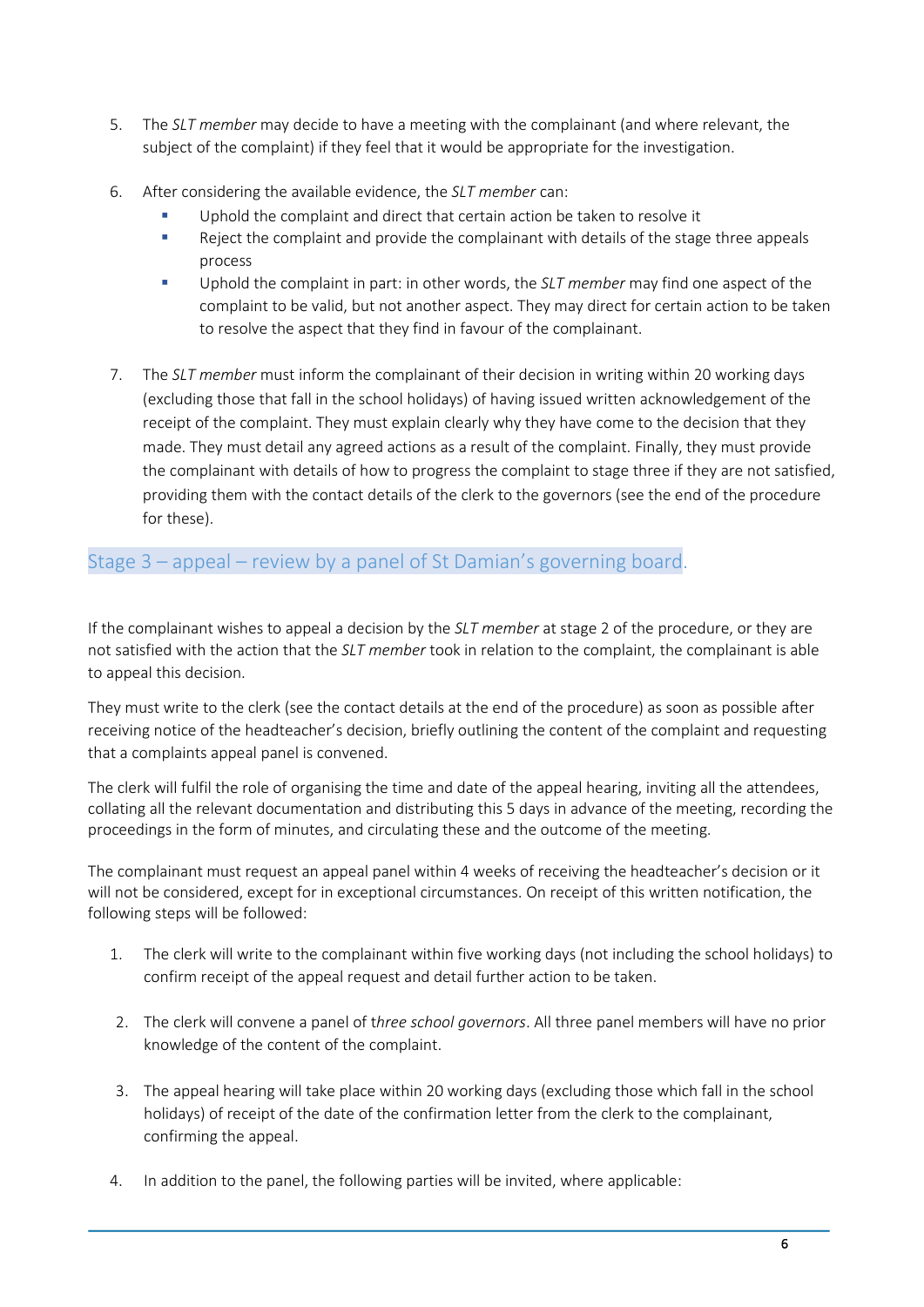- the complainant
- the <*SLT member*> who dealt with the complaint at Stage 2
- where the complaint regards a member of staff, the staff member who is the subject of the complaint.

The complainant is also able to bring a companion with them to the hearing if they wish. Where the subject of the complaint is a member of staff, that staff member is also able to bring a companion with them.

The companion will be a friend or a colleague. Neither party is able to bring legal representation with them. If after the hearing any party feels that legal action is necessary, please see the contact details at the end of the procedure.

- 5. If the attendance of any pupils is required at the hearing, parental permission will be sought if they are under the age of 18. Extra care will be taken to consider the vulnerability of children where they are present at a complaints hearing.
- 6. Where the complaint is about a governor/trustee, the complainant may request that the appeal is heard by an entirely independent panel. It is at the discretion of *the governing board* who will notify the clerk of their decision. Where an entirely independent panel is required, timescales may be affected while the school source appropriate individuals for the review.
- 7. The panel can make the following decisions:
	- Dismiss the complaint in whole or in part
	- Uphold the complaint in whole or in part
	- Decide on the appropriate action to be taken to resolve the complaint
	- Recommend changes to the school's systems or procedures to ensure that problems of a similar nature do not recur.
- 8. All parties who attended the meeting will be informed in writing of the outcome of the appeal within 5 working days (excluding those which fall in the school holidays).

This is the final stage at which the school will consider the complaint. If the complainant remains dissatisfied and wishes to take the complaint further, please see the contact details at the end of the document. The school will not consider the complaint beyond this.

## Unreasonable complaints

Where a complainant raises an issue that has already been dealt with via the school's complaints procedure, and that procedure has been exhausted, the school will not reinvestigate the complaint except in exceptional circumstances, for example where new evidence has come to light.

If a complainant persists in raising the same issue, the *headteacher* will write to them explaining that the matter has been dealt with fully in line with the school complaints procedure, and therefore the case is now closed. The complainant will be provided with the contact details of the Department for Education (see the end of this document) if they wish to take the matter further.

Unreasonable complaints include the following scenarios:

The complainant refuses to co-operate with the school's relevant procedures.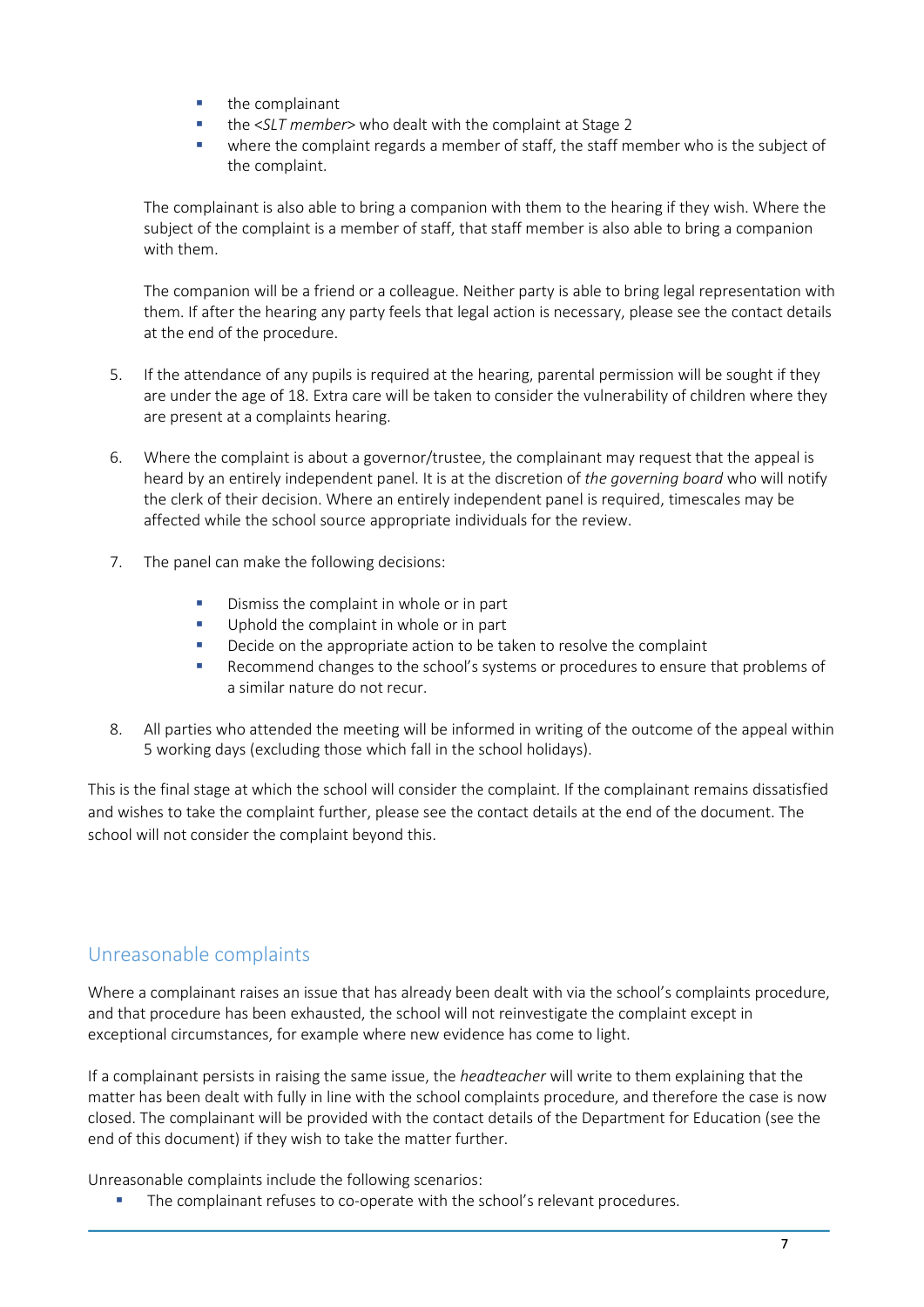- The complainant changes the basis of the complaint as the complaint progresses.
- **The complainant seeks an unrealistic outcome**
- **Excessive demands are made on the time of staff and school governors and it is clearly intended to** aggravate.
- The complainant acts in a way that is abusive or offensive.

The *headteacher* will use their discretion to choose not to investigate these complaints. Where they decide to take this course of action, they must inform the chair of governors that they have done so, explaining the nature of the complaint and why they have chosen not to investigate. If the chair deems it appropriate to, they can redirect the *headteacher* to investigate the complaint. The full complaints procedure will commence from stage one on this direction.

If the chair upholds the HT's decision not to look into the complaint and the complainant deems this decision to be so unreasonable that no other rational body in the same position would have made that decision, then the complainant may write to the Department for Education (see the contact details at the end of the document).

# Contact details for external organisations if not satisfied with the outcomes of the complaints procedure in full.

- If you have any queries regarding any aspect of the complaints procedure, please direct these to the clerk to the governors Governor Support Team, Hyde Town Hall, Market Street, Hyde SK14 1AL. 0161 342 3206
- *If the complainant remains dissatisfied with the outcome of the complaints procedure they may contact the local authority - The Council's main postal address is:- PO Box 304 Ashton-under-Lyne Tameside OL6 0GA 0161 342 8355*
- If the complainant feels that the governing board acted 'unreasonably' in the handling of the complaint, they can complain to the Department for Education after the complaints procedure has been exhausted. Please note that unreasonable is used in a legal sense and means acting in a way that no reasonable school or authority would act in the same circumstances. <https://www.gov.uk/complain-about-school>
- Ofsted will also consider complaints about schools.

## Relevant legislation and guidance

The Equality Act 2010<http://www.legislation.gov.uk/ukpga/2010/15/contents>

The Data Protection Act 1998<http://www.legislation.gov.uk/ukpga/1998/29/contents>

The Education (Independent School Standards) Regulations 2014 *<http://www.legislation.gov.uk/uksi/2014/3283/contents/made>*

Education Act 2002 *<http://www.legislation.gov.uk/ukpga/2002/32/contents>*

The Department for Education *Best Practice advice for school complaints procedures*  <https://www.gov.uk/government/publications/school-complaints-procedures>